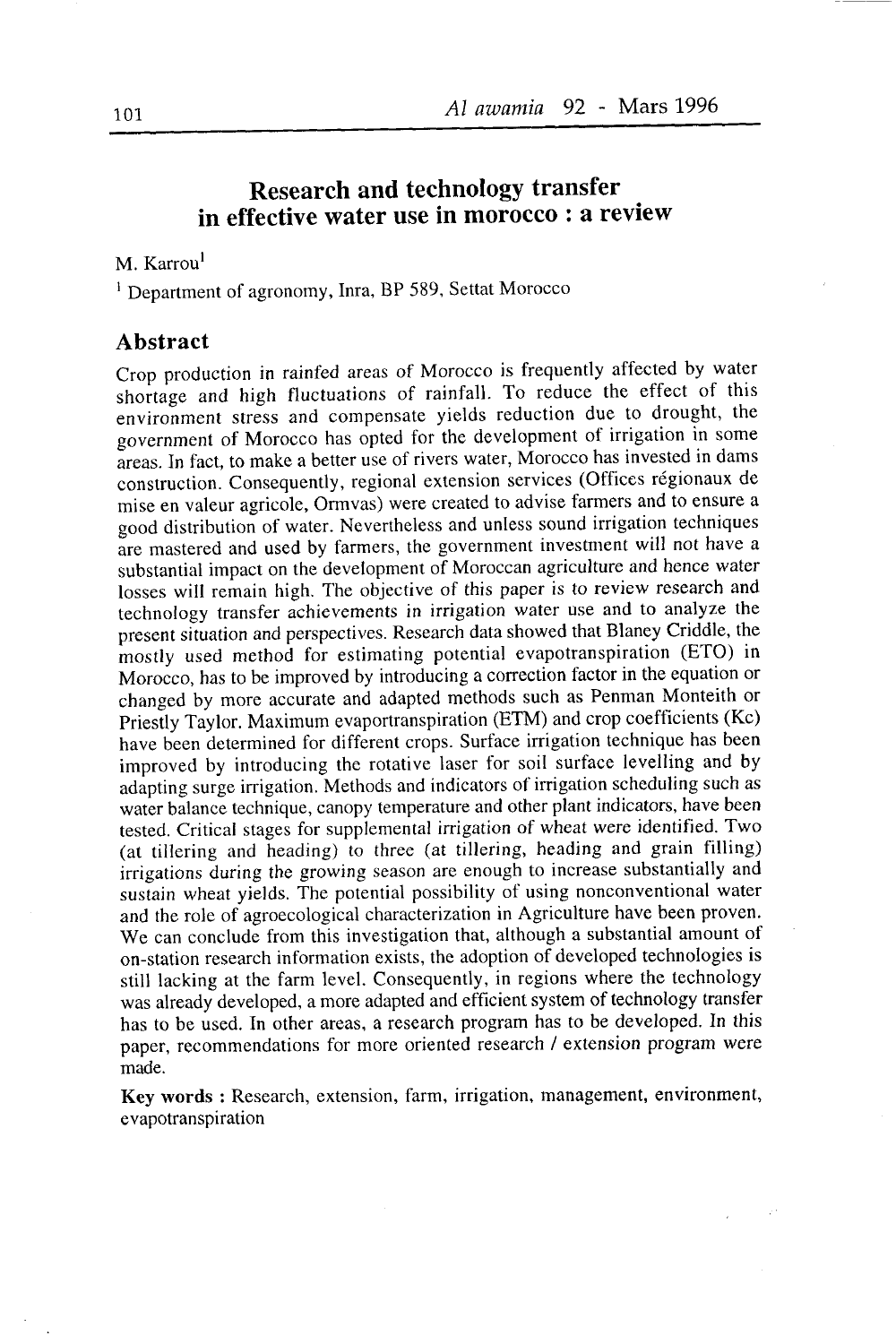## Résumé

## Recherche et transfert de technologie sur I'utilisation efficiente de I'eau : revue bibliographique

La production végétale en agriculture pluviale est fréquemment affectée, au Maroc, par le manque d'eau et les fortes fluctuations de la pluviométrie. Pour réduire I'effet de ce stress environnemental et compenser la réduction des rendements due à la sécheresse, le gouvernement marocain a opté pour le développement de I'irrigation dans certaines régions du pays. En effet et pour tirer plus de profit des eaux des rivières, le Maroc a investi dans la construction des barrages. Par conséquent, les Offices régionaux de mise en valeur agricole (Ormvas) ont été créés pour conseiller les agriculteurs et assurer une bonne distribution de l'eau. Néanmoins, I'investissement fait par le gouvernement ne pourrait avoir un impact substantiel sur le développement de I'agriculture marocaine et réduire les gaspillages d'eau que si des techniques d'irrigation plus performantes et plus adaptées sont maîtrisées et pratiquées par les agriculteurs. L'objectif de ce papier est la mise au point sur les acquis de recherche et de transfert de technologies dans le domaine de I'utilisation de I'eau d'irrigation et I'analyse de la situation actuelle et les perspectives. Les résultats de recherche obtenus ont montré que Blaney Criddle, la méthode d'estimation de l'évapotranspiration potentielle la plus utilisée au Maroc, doit être améliorée par I'introduction dans l'équation d'un coefficient correctif ou changée par d'autres méthodes plus précises et adaptées telles que Penmann Monteith ou Priestly Taylor. Les évapotranspirations maximales (ETM) et les coefficients culturaux (Kc) ont été également déterminés pour différentes cultures. L'irrigation gravitaire a été améliorée par I'utilisation du laser rotatif qui facilite le nivellement des parcelles et par I'adaptation de la méthode, çonnue sous le nom d'irrigation par vagues (surge irrigation). L'information existante montre I'intérêt de la mesure du bilan hydrique, de la température du couvert végétal et d'autres indicateurs liés à la plante dans le raisonnement des périodes et pilotage des irrigations. De même les stades critiques d'irrigation du blé ont été identifiés. En effet deux (au tallage et à l'épiaison) ou trois (au tallage, épiaison et au grossissement du grain) apports d'irrigation d'appoint au cours du cycle de développement sont suffisants pour assurer une augmentation substantielle et une stabilité des rendements. L'utilisation potentielle des eaux usées et le rôle de la caractérisation agroécologique dans le développement de l'Agriculture ont été démontrés. De cette investigation, on peut conclure que même si beaucoup de résultats de recherche en station existent, les technologies développées ne sont pas encore utilisées au niveau de la parcelle de I'agriculteur. Par conséquent, dans les régions pour lesquelles la technologie existe, un système de transfert de technologies plus adapté et plus efficient doit être utilisé. Dans d'autres régions un programme de recherche doit être développé. Dans ce papier des recommandations pour un programme de recherche/transfert de technologies plus orienté ont été faites.

Mots-clés : Technologie, transfert, parcelle, eau, irrigation, techniques, évapotranspiration, pilotage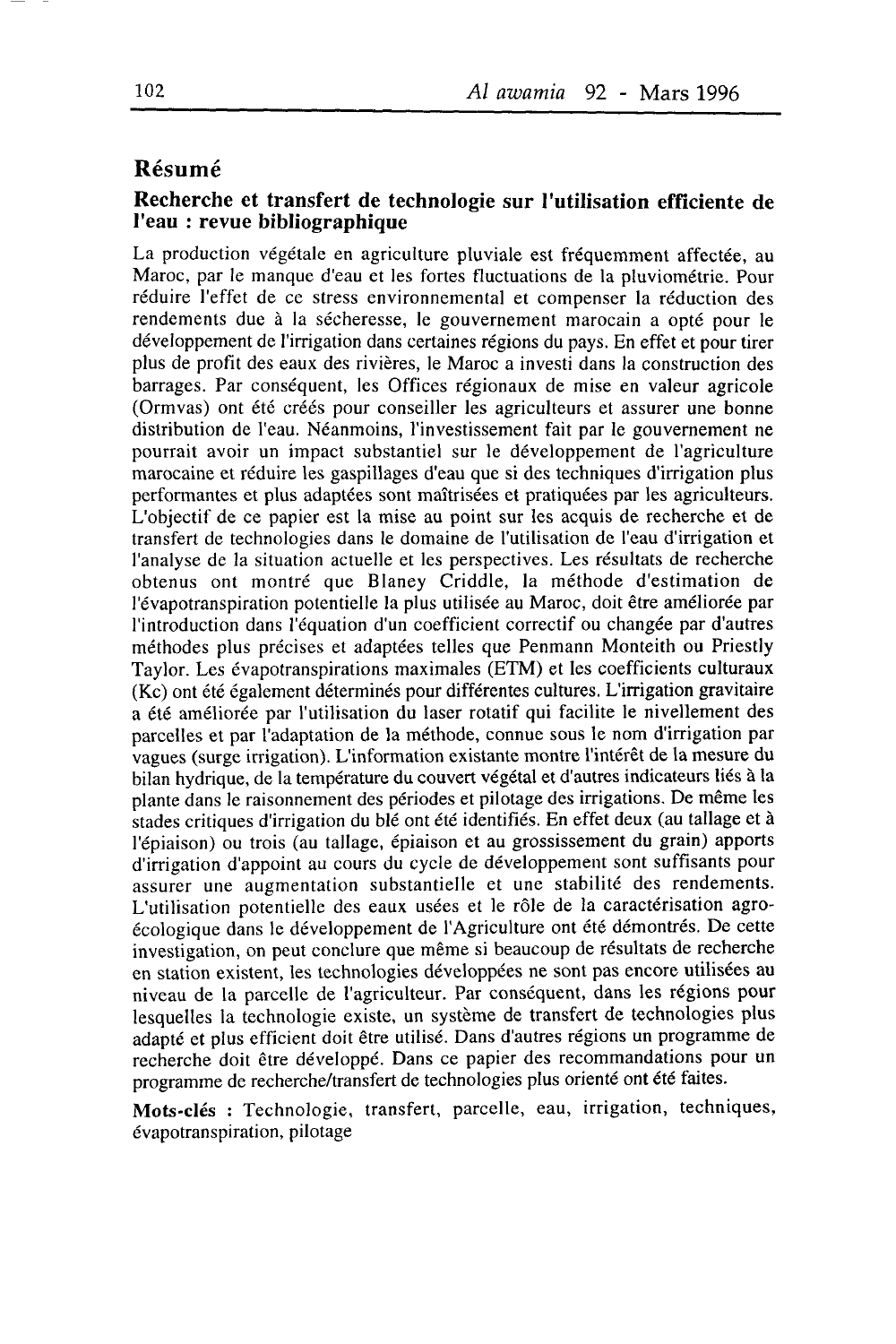ملخص البحيث ونقل التكنلوجيا في ميدان الإستخدام الجيد للماء: دراسة مرجعية م. قرو قُسم الزراعة، المعهد الوطني الليحث الزراعي، من.ب. 589 ، سطاءت، المغرب تتأثَّر الزراعة البورية بالمغرب في غالب الأحيان بقلة الماء و تدبدب كبير في تساقطات المطر. للتقليص من فعاليات هذا الضغط اللاحيوي ورفع الإنتاج اختارت الحكومة المغربية تنمية الري في بعض المناطق. ولأجل الإستَّفادة من مياه الأنهار، قام المغرب بالإنفاق بشكّل كبير في بناء السدود، و لهذا خلقت المكاتب الجهوية للإستثمار الفلاحى لإرشاد الفلاحين وتأمين توزيع عقلانيبينهم للماء لكن لا يمكن للمصاريف التي قامت بها الدولة أن يكون لها مفعول كبير على مردودية الزراعة المغربية إلاً إذا استنبطت و استعملت من طرف الفلاحين تَقْنيات الري الناجعة و الملائمة. الهدف من هذا المنشور هو مراجعة نتائج البحث و نقلّ التكنولوجيا المتعلقة باستعمال ماء الري وتحليل الوضعية آ لراهنة و المستقبلية. بينت النتائج المصل عليها أنه يجبّ تحسين كيفية تقدير تبخر الماء (ETO) المستعملة عموماً بالمغرب، أي طريقة (بلانی کریدل = Blaney Griddle) بإدخال عامل تصحیحی (Coefficient correctif) أو استتعمال كيفيات أخرى أحسن ومالأعصة ممثل تنمان منتى (Penmann Monteith) أو "بريسلي تيلور" (priestly taylor). لقد حصل كذلك عليّ مقادير تبخر أنواع المحصولات (ETM) و عوامل نباتية (Coefficients culturaux) إن تـقنيـة الري السَّطحي (Irrigation gravitaire) قد تُحسَّنت بإدخال عمليـة تسويـة سُطح الأرض بَّأشعة اللَّيـزر (laser) و تقنيــة الري "الموجى" Irrigation par) (vagues . لقد بينت النتائج كذلك أن قياس رطوبة آلأرض وحّرارة النباتات وعوامل أخرى تتعلق بالنبآت يمكن أن يساعد على معرفة أوقات الري وكمية الماء التي يجب السقى بها. هذا من جهة، و من جهة أخرى فإن مواعد السقى التكميليّ بالنسبة للقمح شخصت ولهذا فسقيتين (غداة التفريخ و خروج السنبلة) أو ثلاثة (غداة التفريخ، خروج السنبلة و ملأ العب) كافية لضمان زيادة ملموسـة فـي الإنتاج و اسـتـقـراره. إن مـسـاهـمـة اسـتـعـمـال الماء غـيـر التىقليىدى و معرفة البيئة البيو طبيعية (eau usée) (caractérisation écologique) في التنمية الزراعية قد حللت. في الخلاصة يمكن القول بأن مهما أن عديد من نتائج البحث في محطات التجارب موجودة فإن هذه النتائج لا زالت لم تنقل إلى الحقل ولم تطبق من طرف الفلاح. لهذا يجب وضع برنامج ملائم و فعال في ميدان نُقل التكنولوجيا في المناطق ل تتوفَّر على نتائج البحث. في مناطق أخرى من الللازم وضعَّ برنامج التے متكامل في البحث و نَقل التكنولوجِّيا. في هذا العرض قدمنا توصيات في مجالات البحث ورنقل التكنولوجية.

ا**لكلمات المفتاحية** : تكنولوجيا، نقل، الماء، السقى، التقنيات، تبخر الماء، نموذجعة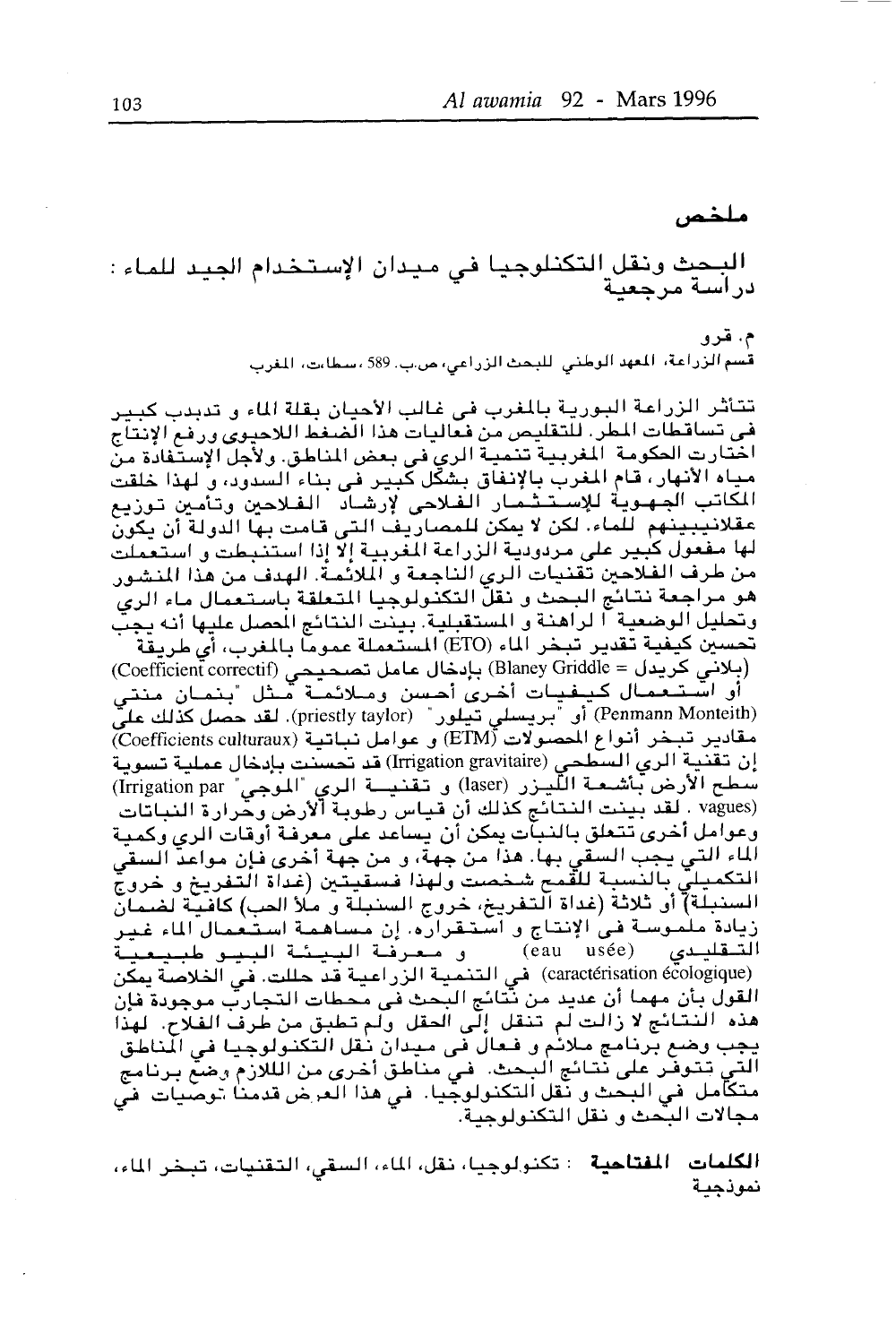# Introduction

The most limiting factor of crop production in Morocco is the water shortage and high fluctuations of rainfall. Drought in most regions of the country can occur at any time. Consequently, it is very difficult to predict yields and management of crops under these situations. The effect of water deficit is accentuated by heat stress that occurs usually during late spring and early summer. Furthermore, in semi-arid and arid areas, soil depth is another limiting factor. In fact, many soils are shallow and have low water storage capacity.

In irrigated zones production is often affected by low irrigation water availability and inadequate irrigation management at the farm level.

All these factors contribute to low soil water availability and inefficient water use of crops.

In addition to the effect of the environment variability on production, high population growth rate and change in life style of moroccans has increased the demand for food and other needs.

Because of these problems, the government has opted for the development of irrigation. In fact the project of irrigating one million hectares (ha) by the year  $2020$  has been a high priority for Morocco. The objective of irrigation development is not only to reduce the effects of the environment on productions and to ensure food supply, but also to make the irrigated zones play iheir role in the economy of the country as a whole.

Despite the efforts undertaken to solve agricultural production problems, water shortage remains a problem in Morocco and this natural resource cannot anymore meet rural, urban and agricultural needs. The average area that can be irrigated is around only 1.35 million ha (Mamva 1994). Under these circumstances, water has to be used more efficiently. To ensure this efficiency, a good management of irrigation is an issue and requires participation of the farmer, the extension specialist, the researcher and the decision-maker. The objective of this paper is to review research activities and results on soil-water-crop relationships in Morocco, describe and analyze the system of water distribution and irrigation management by extension services and recommend more oriented research and extension actions for a better use of water at the farm level.

# Research studies on soil-water-crop relationships

studies on soil-water-crops relationships in Morocco concerned rainfed and irrigated areas. A lot of work on water management of rainfed agriculture has been published. During the conference on dryland agriculture held in Rabat (Morocco) from may 24 to may 27 1994, some of this work was presented. It was shown (Karrou and El Mourid 1994) that conservation practices (fallow, minimum and no till, water harvesting...) and rational use of limited amount of water (adapted varieties and species, weed control, supplementary irrigation...) are means that can help increase and stabilize crop production in semi-arid areas.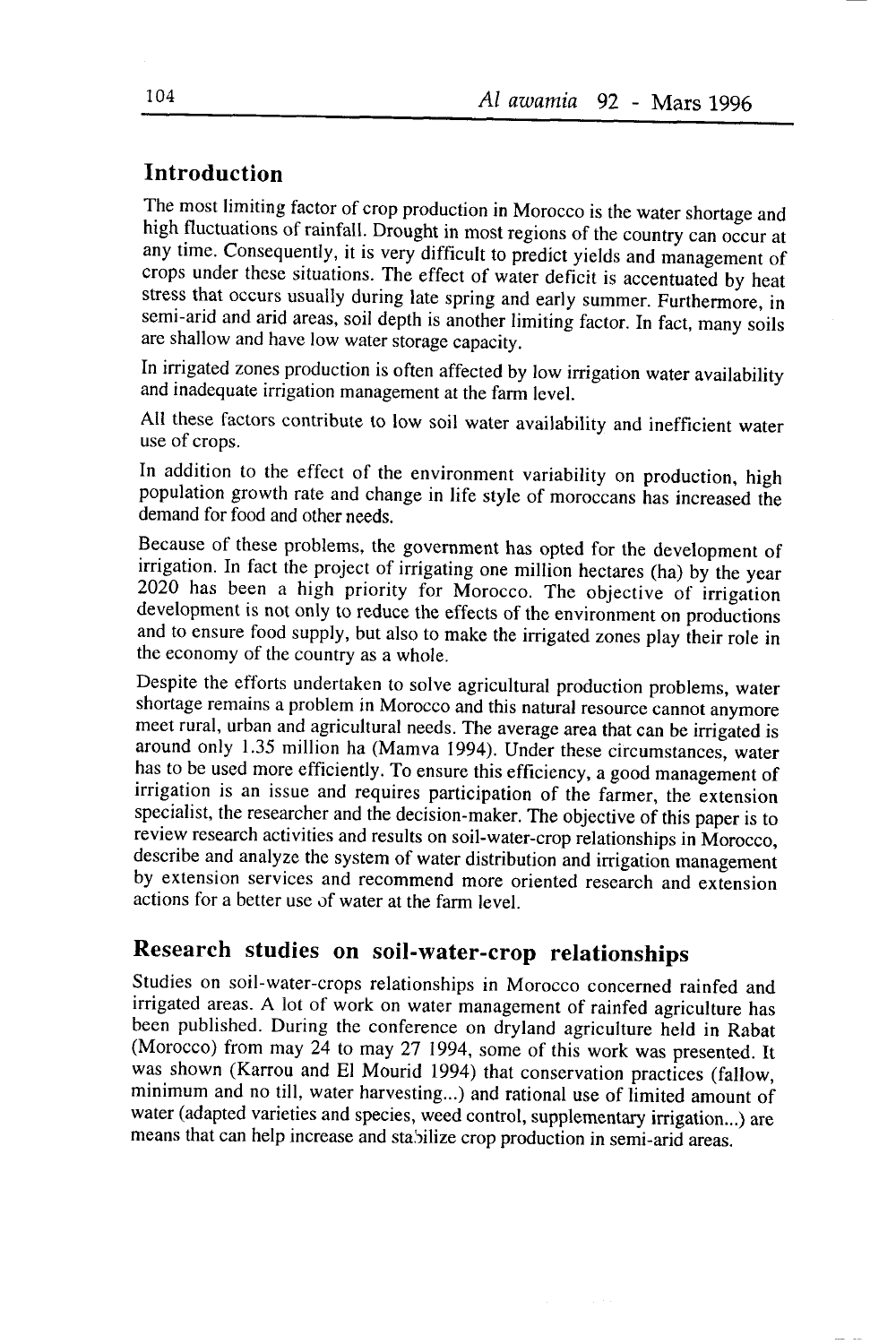In the case of irrigated agriculture, it is very difficult to give an inventory of all research works that have been conducted on soil-water-crop relationships. However, the main research issues on crop water requirements and management and on the environment issues will be addressed.

#### Crop water requirements and scheduling

The objectives of research conducted in irrigated areas of Morocco are to quantify water requirements of different crops during their growth and development stages and to better manage irrigation (scheduling and amounts).

Understanding water-soil-crop relationships is a very important concept because the level of a crop production is a function of the actual evapotranspiration (ETC) that depends on soil moisture regime and the maximum evapotranspiration (ETM). Since ETM for a crop corresponds to the maximum of water that can be used under non limiting soil moisture conditions, this parameter is usually considered as water requirement of this crop. We say then that there is a need for irrigation when water supply through rainfall or soil moisture storage is less than ETM.

Maximum evapotranspiration for a crop is determined directly in the field or in lysimeters (water balance method). It can also be calculated if agroclimatic parameters are known (modeling methods). In this case  $ETM = (Kc)*(ET0)$ , where Kc is called cultural coefficient and ETO corresponds to reference evapotranspiration.

Because it is simple and requires only temperature, Blaney Criddle is the method that has been used for many years to estimate ETM in different irrigated regions of Morocco (Anafrd 1990). Meanwhile, and in order to better estimate water requirements of crops, other methods are under investigation. In fact many lysimeters have been built in different areas (Ouled Gnaou in Tadla, Taroudant in Souss Massa, Zagora, Gharb, Ouarzazate etc.) and ETMs (for many crops) and ETO have been determined. Crops concerned by these investigations are bread wheat, sugar beet and alfalfa in Tadla; orange trees in Taroudant; cereals, alfalfa and palm trees in Zagora and sugar cane in the Gharb (Der 1988).

A lot of on-station information on ETM exists (Der, since 1983). However it is not yet used at the fàrm level in irrigation management. Moreover, to improve water use efficiency, experiments on deficit irrigation have been conducted to evaluate how application of fractions of ETM can affect crop production.

Since ETO is required for the determination of Kcs for crops, a research program on this parameter has been undertaken in different areas where lysimeters are located. At the same time different methods of ETO calculations (based on meteorological parameters) have been compared to ETO measured (lysimeters) in order to identify those adapted to different environments of Morocco. In fact Blaney criddle, modified Penman (Fao 1976) and class A pan methods are studied (EI Hammouri and Handoufe 1994). These authors found that for Ouarzazate region Blaney criddle, compared to the other two methods that were similar in precision, underestimated ETO and they proposed the introduction, in the Blaney Criddle formula, of a correction factor called Kcor. Zeggaf (1994) compared nine methods of ET0 estimation, using Ouled Gnaou data. He showed however, that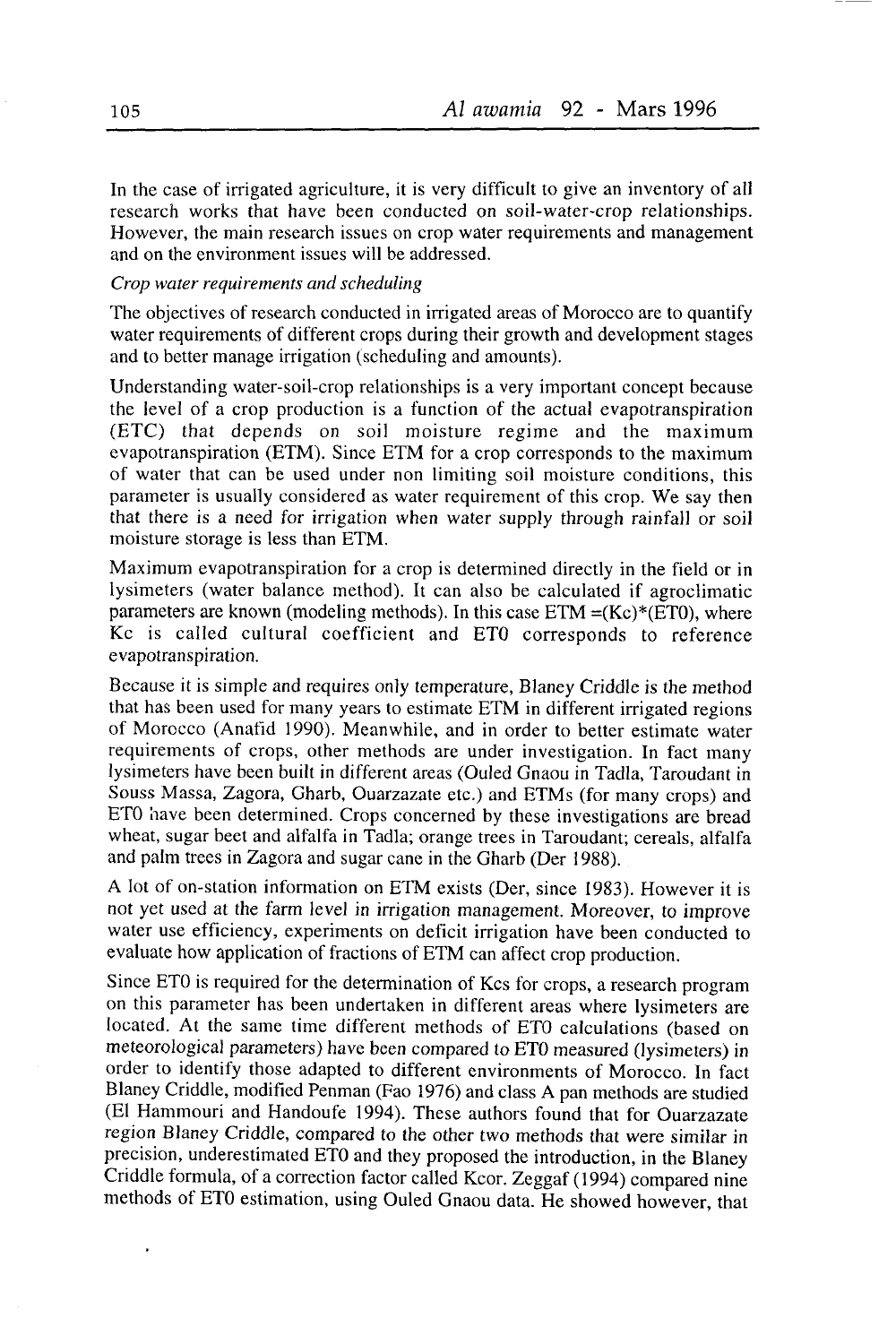Blaney Criddle formula underestimates this parameter and that Penman Monteith and Priestly Taylor methods are more accurate.

Different methods or indicators of irrigation scheduling are available. some are based on soil water balance (using neutron probes for example) and others take into account the physiology of plants and their response to water stress. The plant indicators are leaf rolling, leaf water potential (pressure bomb or psychrometer), leaf diffusive resistance (porometer), canopy temperature (infra red thermometer) etc.. Soil water balance and canopy temperature are the indicators that have been tried in irrigation scheduling in Morocco and gave good results. Spatial tele-detection of canopy temperature is an efficient way of planning irrigation. However, it is expensive (Belabbes 1994).

#### Irrigation methods

Surface irrigation : It is the most used method in Morocco. Since it is the technique that the farmers prefer, it has been improved to be more efficient (Ait Kadi 1994). Some of these improvements are the use of the rotative laser for smoothing the surface of the area to be irrigated, the reduction of the volume of water at the source when water is close to the end of the furrow (surge irrigation). These changes make irrigation more homogeneous and reduce water losses by percolation.

Sprinkler irrigation : Because it was expensive (requires a lot of energy), sprinkler irrigation was not successful when it was first introduced in Morocco. However, with the modification of the system (low pressure sprayers, mechanized equipment) this method, through the pivot irrigation, has been accepted and adopted by farmers in semi-arid areas of Morocco.

Micro-irrigation : In micro-irrigation water is applied just to small units of field area. Consequently, water is used more efficiently and losses are avoided. Results showed that this method is more efficient when crops are irrigated at night. In Morocco, more progress has been made in conception and fabrication of more efficient system of micro-irrigation.

#### Supplementary irrigation

Since water (precipitations, irrigation) has become scarce and cannot meet the increasing demand of Morocco, this natural resource has to be used more efficiently. Consequently, water needs to be supplied only at critical stages of plants. This water management technique is called supplementary irrigation. The objectives of research on supplementary irrigation conducted in Morocco are to increase and stabilize wheat yields in the rainfed areas and to increase yields and water use efficiency in irrigated perimeters by applying water less frequently.

Different institutions have been interested in this research area. Studies coordinated by Der (Directorate of Rural Equipment) concerned in the first phase Tadla (Ouled Gnaou) and then Souss Massa and aimed the determination of critical stages. In the second phase this study was extended to Moulouya, Doukkala, Settat and Meknès. Other cultural practices (seeding rate, nitrogen rates, tillage methods) were investigated under supplementary irrigation. Results from Ouled Gnaou (Handoufe et al. 1987) showed that the optimum periods for irrigation are planting, heading and grain filling. However, more information on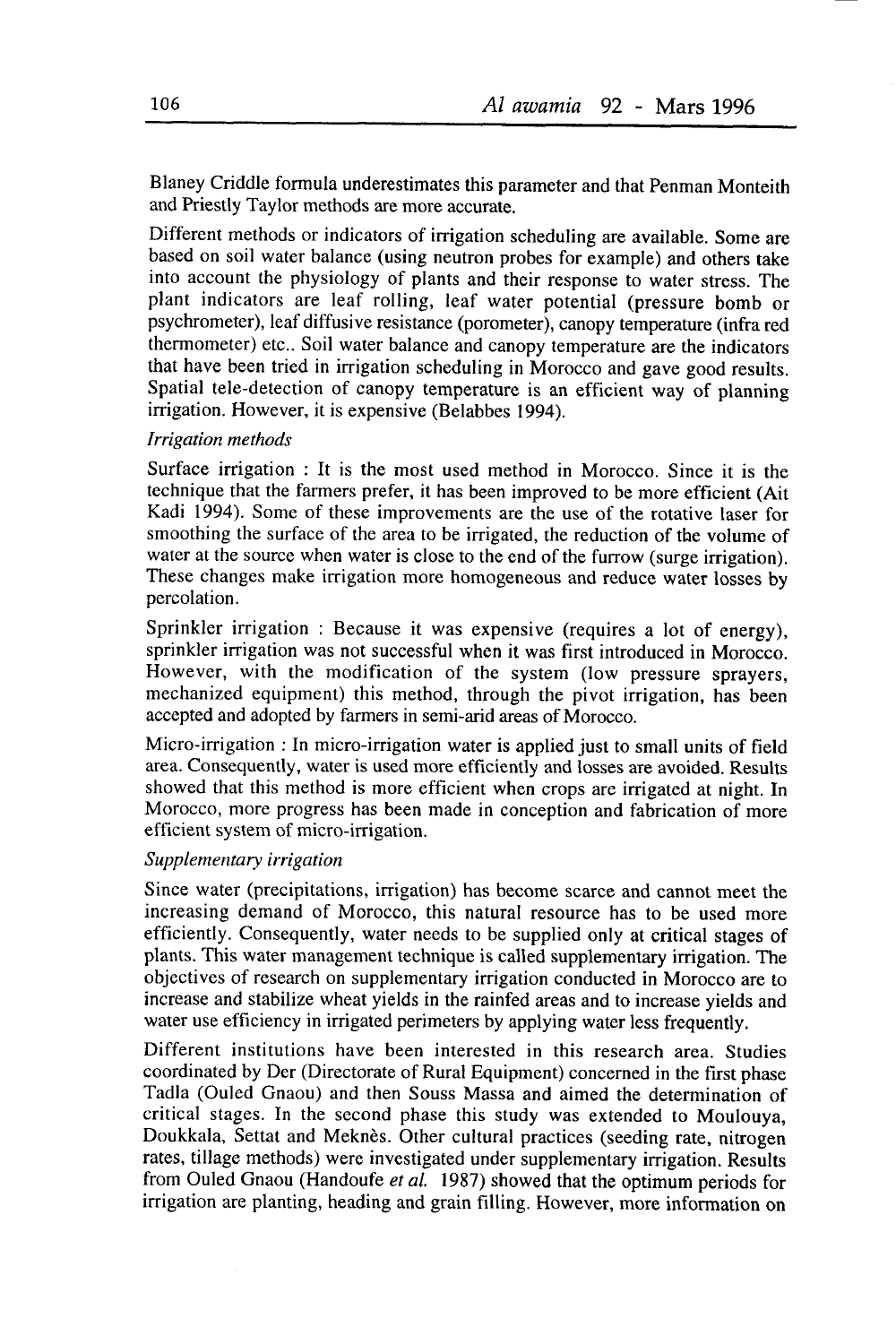the other cultural practices under supplementary irrigation is needed before making any conclusion (Handoufe et al. 1992). Research conducted by Inra (National Institute of Agronomic Research) in Settat region (Boutfirass er a/. 1994) and by Iav HII (Hassan II Agronomic and veterinary institute) in Meknès area (Lahlou et al. 1992; Bazza and Laroussi 1994) showed however, the advantage of irrigation at tillering and at heading. Results obtained by the Aridoculture Center in Settat were confirmed (Lamine et al. 1993) using SIMTAG model (growth and development model). Fao Model (Cropwat) tried in Tadla, predicted too many periods of irrigation (5 to 6) and seemed to be less açcurate (Chati 1994).

#### Environment and irrigation

#### Salty and waste water

In order to reduce the effect of salt on crop production in some areas and to investigate the possibility of using salty and waste water in irrigation, many scientists have been interested in the effect of this water on growth, development and physiology of crops.

In the case of salt, differences in performance among crops have been found with barley and tomato being the most tolerant. Tolerant varieties have been identified (Faiçal and Amri 1994). Moreover the role of ions exchange, proline, photosynthesis, betaine and osmotic adjustment has been verified (Faiçal and Amri 1994; Kabil and Karrou 1994 and El Iklil and Karrou 1994). Many of these studies have been conducted in controlled environments (green houses). Examples of investigations on salt in the field are those undertaken by Inra on barley and by Der on different crops in Ouarzazate. This latter experiment showed that alfalfa tolerate more salt than cucumber and peas (El Hammouri and Handoufe 1994).

For waste water, the main objectives of studies in Ouarzazate are to see how purified waste water affects the biological quality of productions, and the environment. Results obtained are promising (El Hammouri and Handoufe 1994). However, more studies are needed.

#### A gro-ecological characterization

Recently, scientists have become aware of the importance of the agro-ecological characterization and its role in orienting research and technology transfer programs. The experience of Inra in collaboration with DMN (National Meteorological Directorate) and Icarda showed that valuable information can be obtained through this characterization. Using Geographical Information System (GIS), spatial weather cenerators and growth models, spatial mapping of soil types, frequencies of rainfall and probabilities of early and làte droughts occurrence were obtained. Moreover, supplementary irrigation scheduling was predicted. Combining soil and climate information, vegetative growth periods were calculated. The study interested only a small area (Test zone) of semi-arid and arid regions of Morocco (Göbel 1994). It will be extended in the future to other conditions including irrigated perimeters.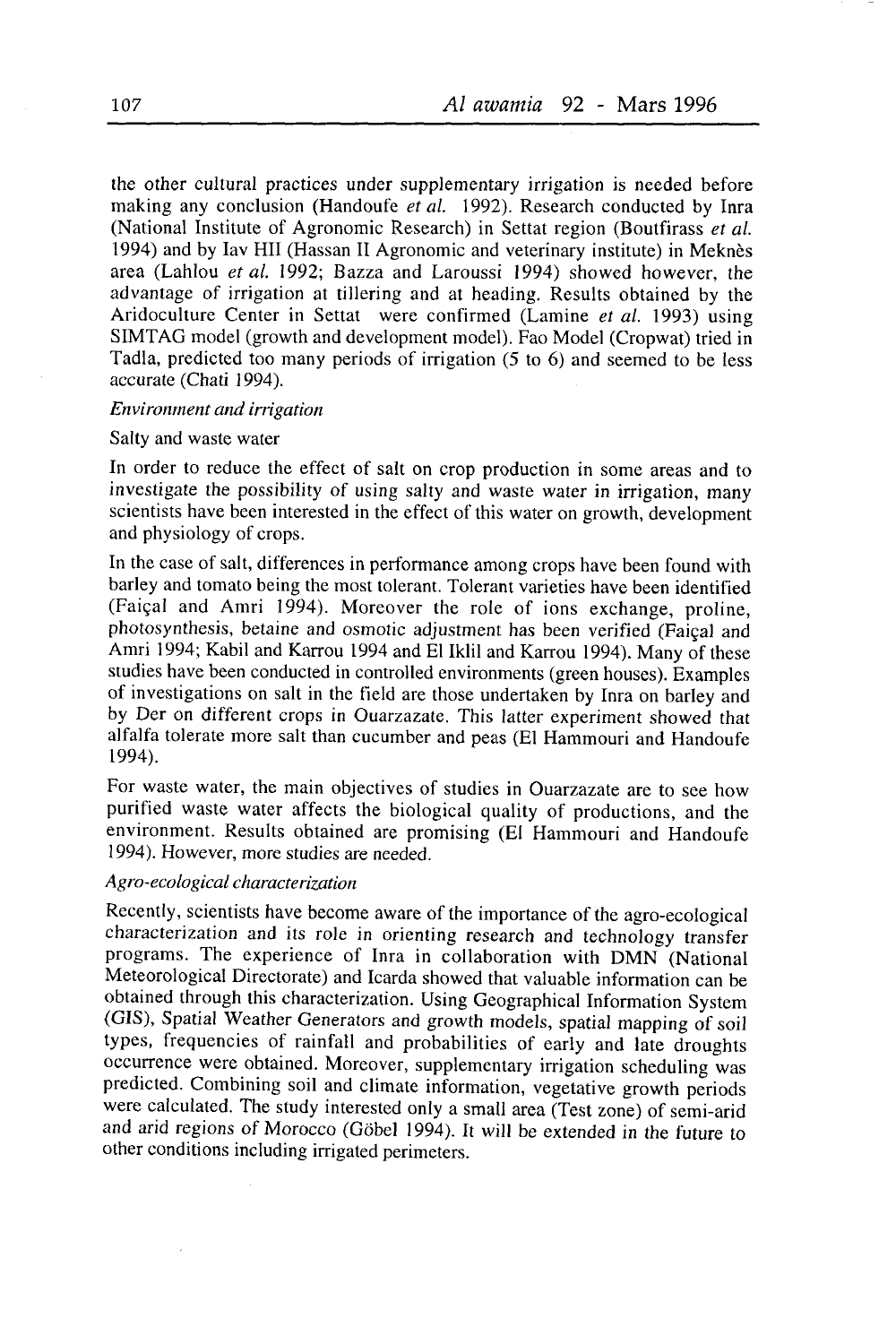### Description of large scale irrigation program

To better know how irrigation is planned and programmed, the diagram explaining the procedure of irrigation in Tadla is presented and discussed below. This diagram shows that the process of water distribution follows different steps. Prediction plan of irrigation is established in September and approved by the technical committee in October of each year before the growing season of crops starts. The original plan takes into account the predicted occupation of soil by crops or crops plan (Plan de cultures) and available water storage on September 1. Knowing the crops and the area projected for each crop, monthly water requirements of these crops are calculated. Blaney Criddle is the method that is usually used to predict these crops needs. The cultural coefficients used in this prediction are those determined for Fall and Spring periods (Anafid 1990). At the same time, predicted monthly water supply for irrigation is calculated taking into account the amount of water stored on the first of September and water requirements for industry. The original "Plan de cultures" is then readjusted taking into account the confrontation of projected monthly crop requirements and water supplies. The monthly and annually water allocation program and the "Plan de cultures" are then approved by the technical committee in October taking into account the expected water storage (it takes into account weather prediction). During the growing season this irrigation plan is modified according to the progress of water supply in time, water savings and precipitations regime. Water allocation during the growing season is usually based on the "Plan de cultures" and water demand submitted by farmers. The extension agents adjust this demand according to water availability. When there is water shortage a ten hours/hectare of irrigation is usually a rule of thumb.

### Analysis of the large scale irrigation and recommendations

According to the diagram described above, we can see that there is a competition between agriculture and industry sectors, for water and that irrigation management is influenced more by water availability than by crop water requirements. Water requirements of crops can be fully met only when water is not a limiting factor. However, because of drought that occurs frequently in Morocco and high demand for water (high competition between agriculture and industry, urban and rural needs..) irrigation management has become very difficult. In fact restrictions on water have been made and production of certain crops have been affected.

Irrigation management in large inigated perimeters of Morocco is based on a method that takes into account the total water availability and requirements of crops in the whole area. Management of water at the regional level is well thought. In fact water requirements are estimated scientifically (although Blaney Criddle is an empirical method) and the extension specialists in charge of this estimation have some background in irrigation management. Management at the farm level needs however to be improved.

Blaney Criddle, the method that is used almost everywhere in Morocco, takes only temperature into account. It may not be adapted to different situations of Morocco. In fact. it was shown earlier that it can overestimate or underestimate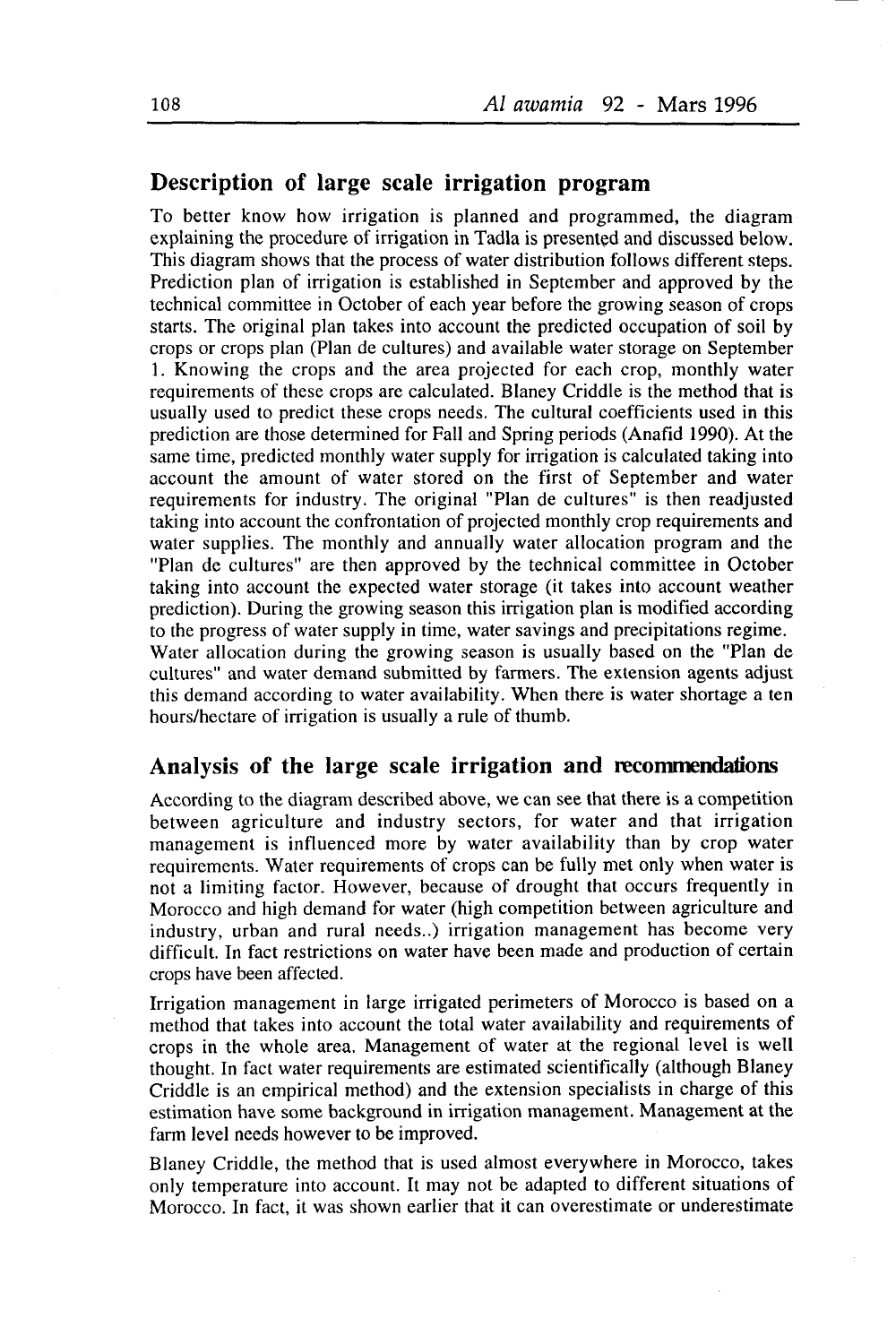ET0 in different areas. Since in some regions information on climatic parameters and on ET0 is available, it is important either to identify more accurate methods (Penman and Priestly Taylor 1 were proved adapted to some regions) or to readjust Blaney Criddle. This will ensure better predictions of water requirement at the regional level and more efficient irrigation management at the farm level for each crop. Instead of using monthly Kc, these coefficients have to be determined for each crop and for different development stages and especially the critical ones. This will help save water and improve water use efficiency.

The program of irrigation proposed by farmers may not be adequate. Some farmers do not know how to manage irrigation. Others overestimate their needs to have extra water for other crops. Moreover, a ten hours/ha of irrigation is not based on crop requirements. Some crops need more water than others. Because of these problems, irrigation at the farm level is not well managed. In fact by comparing irrigation management of wheat by farmers in Ouled Gnaou area to management based on research results and calculated water requirements in the case of supplementary irrigation project, it was shown (Chati 1994) that farmers do not know well which growth stages of wheat are more sensitive to water shortage. Moreover, the farmers think that the higher the amount of water is applied, the higher is the grain yield. Consequently, they over irrigate their crop when they have access to enough water.

To increase crop water use efficiency and production and save water, losses between farm gates and crops plots have to be reduced and improved techniques of irrigation (modified surface irrigation, micro-irrigation) have to be introduced at the farm level. Sensitive stages of crop development have to be identified and water requirements at these stages have to be estimated. Moreover, research on deficit irrigation has to be extended to other regions. At the same time more water efficient and drought tolerant varieties need to be developed. Improved and adapted crops and soil managements, like tillage, fertilizer applications, plant populations, have to be identified and used by farmers in order to take advantage from irrigation. Some data is available as mentioned before, but more research is needed

In addition to training of extension agents and farmers, more efficient ways of water management at the regional and farm levels are needed. This requires agroecological characterization and modeling. In fact more data base on climate, soil and crops need to be collected and analyzed using GIS (spatial mapping). This information can also be used to calibrate and validate models. These models can help in crops water requirements estimation and water balance evaluation. These tools (models) are means that can facilitate irrigation management and decision making.

Information dissemination, on-farm demonstrations and training of extension agents and farmers are very important for the transfer of new technologies in water management. This component is neglected except in the case of supplementary irrigation of wheat for which a short training was offered for extension agents and on-farm demonstration trial was conducted.

Finally the impact and socio-economical aspects of irrigation has to be investigated.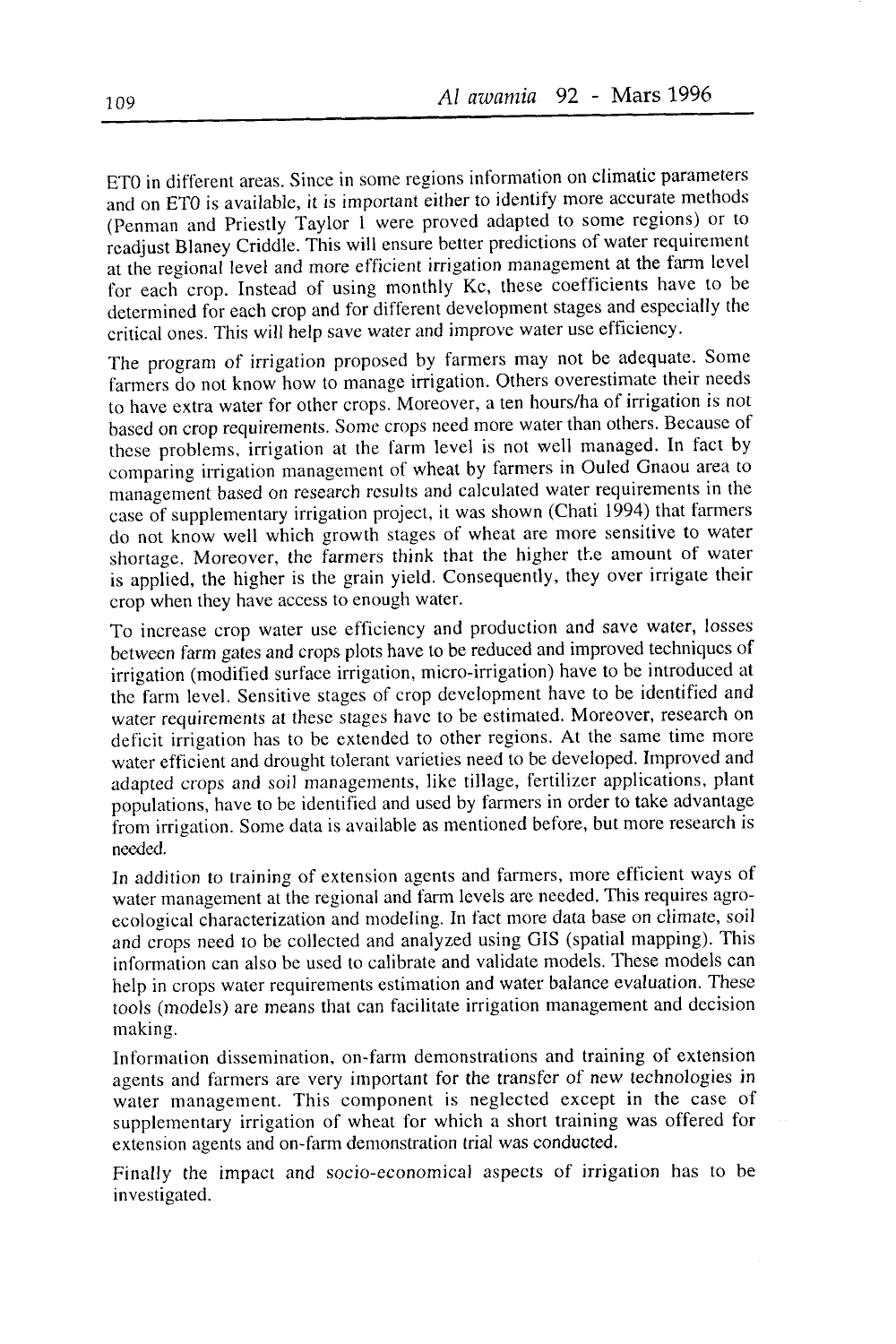# **IRRIGATION PROGRAMMING IN TADLA**



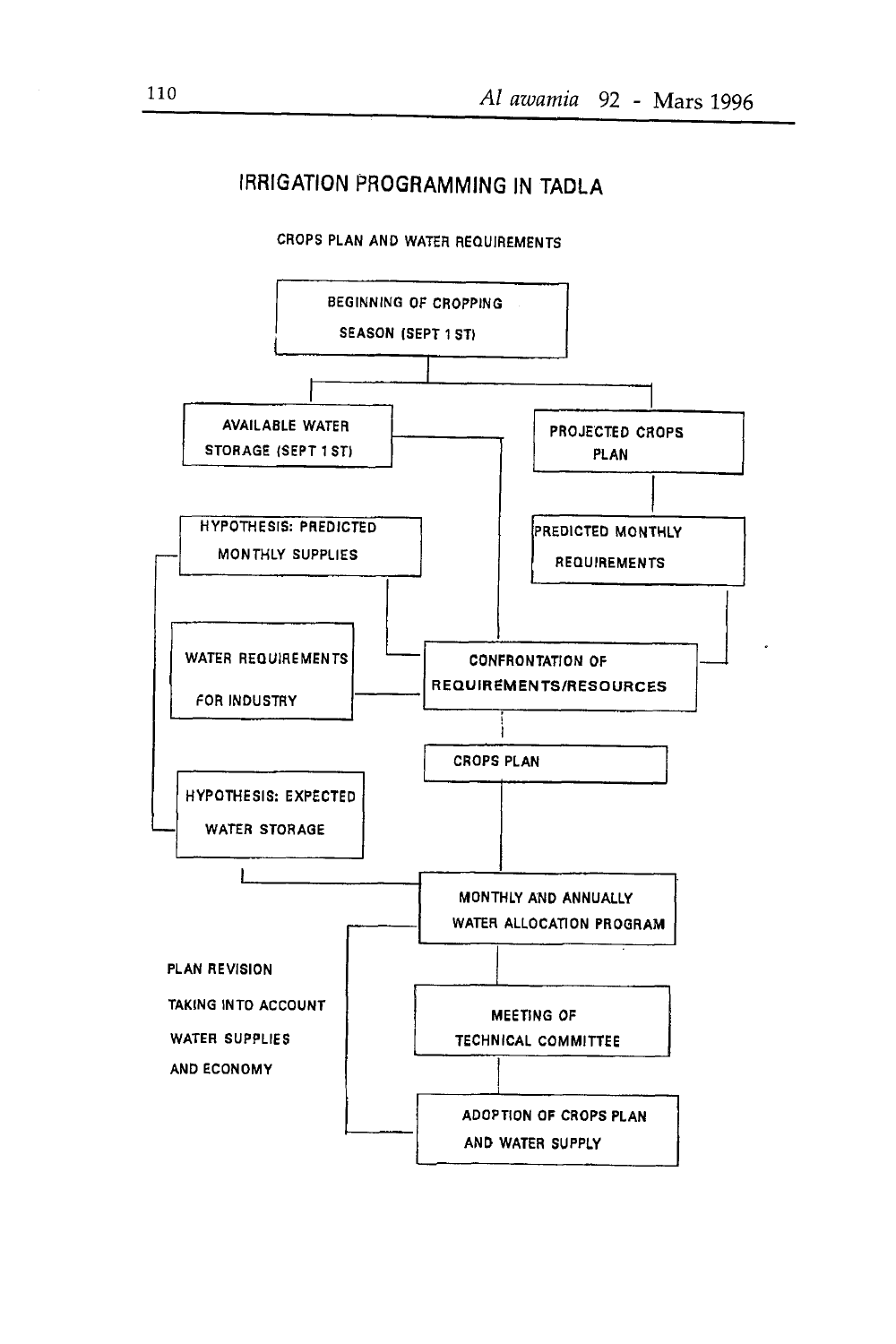## Conclusion

In conclusion, I can say that a lot of information on crops water requirements and irrigation techniques and management exists, but only part of it is known to extension agents. If all this information reaches the farmer and if models are used, irrigation will make more impact on Moroccan production. Nevertheless, research need to be continued and extended to other aspects and regions and more collaboration between researchers, extension specialists and farmers have to be consolidated.

### References

Ait Kacli M. (1993). Maîtrise de I'eau en agriculture. In "Journées sur la recherche dans le développement agricole et rural" : Cas de l'eau. 8-9 juin. Rabat Maroc.

Anafid. (1990). Gestion des grands périmètres irrigués du Maroc. Volume 1 : Distribution de l'eau d'irrigation. Exploitation et maintenance des réseaux et ouvrages d'irrigation. Edité par "le Comité Technique de l'Association nationale des améliorations foncières de l'irrigation et du drainage".

Bazza M. and Laroussi M. (1992). Critical stages for supplementary irrigation of wheat. In "International confèrence on supplementry irrigation and drought water management". Vol. 1. sept 27- oct. 2, Valenzano, Bari Italy.

Belabbes K. (1994). Irrigation scheduling using spatial teledection of Canopy temperature. Oral presentation at Tokten conference held in Casablanca, july 25-30.

Bourfirass M., Karrou M. and El Mourid M. (1994). Supplementary irrigation and wheat varieties in semi-arid Morocco. In proceedings of the conference "Acquis et perspecives de la recherche agronomique dans les zones arides et semiarides du Maroc". Rabat may 24-27 (In press).

Chati M.T. (1992). Etude de la conduite des irrigations dans le périmètre du Tadla. Réseau national pour la gestion de I'inigation d'appoint en agriculture non irriguée et l'amélioration de l'irrigation au niveau de l'exploitation agricole. Programme des Nations Unis dans le développement. Projet RAB/90/005. Service dcs expérimentations hydrauliques agricoles or Seha, Der, Mara Maroc.

Der. Since (1983). Annual reports of Seha since 1983. Directorate of rural equipment or Der, Mara Morocco.

Der. (1988). Synthesis of research activities of Seha since 1979. Note prepared for the director of Der. Der Rabat, Mara Morocco.

Gôbel W. (1994). Agro-ecological characterization. Proceedings of the workshop held at Icarda. april 19-23, Aleppo, Syria. Edit. Gôbel, W. Coordinator of "PAC" project (In press) .

Handoufe A., Benchekroun A. and Chati T.A. (1987). L'irrigation des céréales. 1- Blés. Bureau des besoins en eau. Seha, Der, Mara Morocco.

Handoufe A., Dekraoui A. and Berdai H. (1992). Essais sur irrigation d'appoint. Projet RAB/90/005. Seha, Der, Mara Morocco.